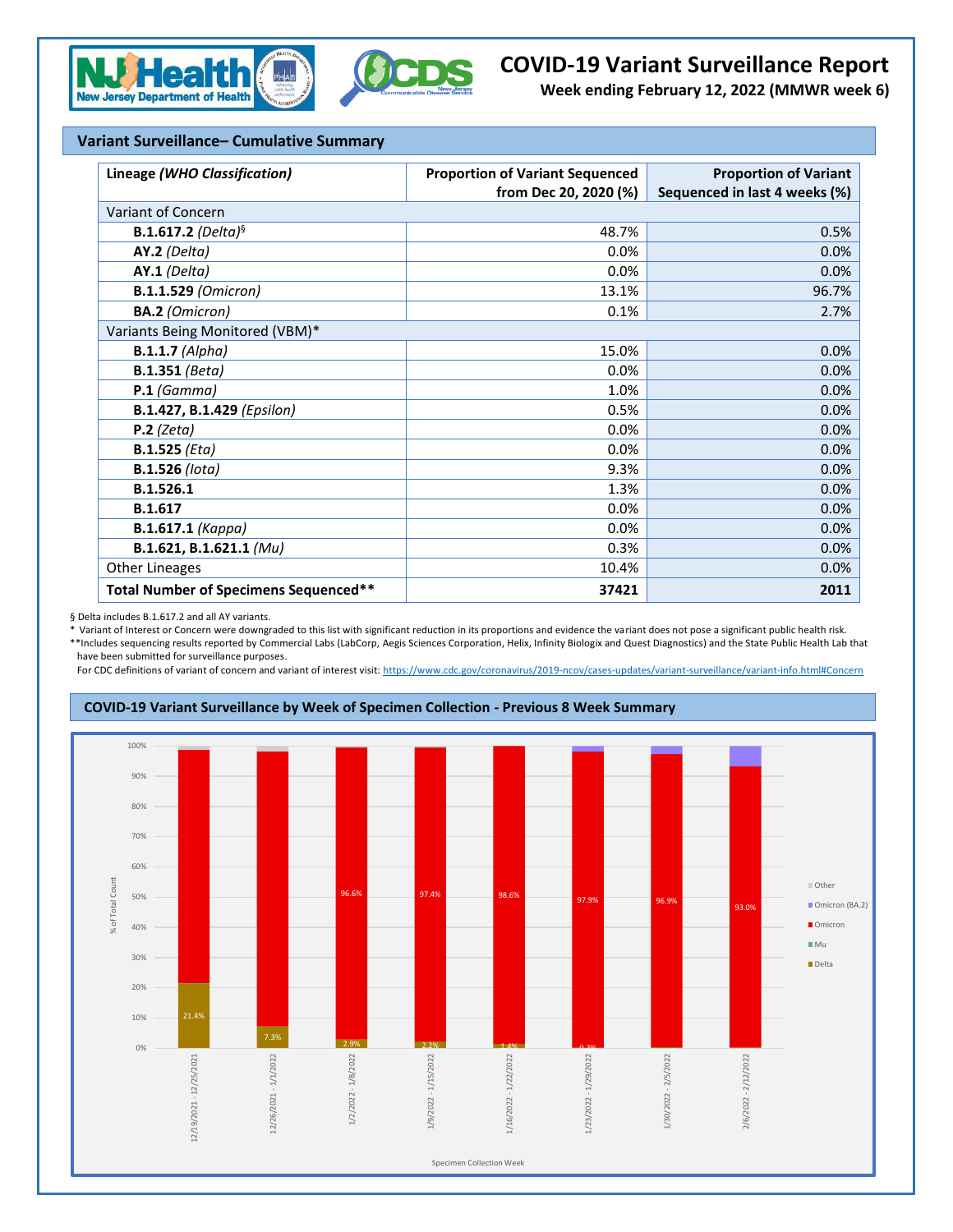

Percentages represent the proportion found in the specified variant lineage. "Other" represents 168 additional lineages which include other COVID-19 variants not classified as variants of concern or variants of interest.

\* Specimens collected 1/30/2022 – 2/12/2022 reflects data for 2 weeks with a total of 926 specimens.

## **Variant Details**

| <b>WHO Label</b> | <b>Pango Lineage</b>          | <b>First Detected</b> | <b>CDC Variant Classification</b>     | <b>CDC Date of Designation</b> |
|------------------|-------------------------------|-----------------------|---------------------------------------|--------------------------------|
| Alpha            | B.1.1.7                       | United Kingdom        | Variants Being Monitored (VBM)        | September 12, 2021             |
| <b>Beta</b>      | B.1.351                       | South Africa          | Variants Being Monitored (VBM)        | September 12, 2021             |
| <b>Delta</b>     | $B.1.617.2$ , AY.1 - AY.122   | India                 | Variant of Concern (VOC)              | May 31, 2021                   |
| Gamma            | P.1                           | <b>Brazil</b>         | Variants Being Monitored (VBM)        | September 12, 2021             |
| <b>Epsilon</b>   | B.1.427, B.1.429              | USA-California        | Variants Being Monitored (VBM)        | September 12, 2021             |
| <b>Eta</b>       | B.1.525                       | <b>USA-New York</b>   | Variants Being Monitored (VBM)        | September 12, 2021             |
| lota             | B.1.526                       | <b>USA-New York</b>   | Variants Being Monitored (VBM)        | September 12, 2021             |
| N/A              | B.1.526.1                     | <b>USA-New York</b>   | Variants Being Monitored (VBM)        | September 12, 2021             |
| Zeta             | P.2                           | <b>Brazil</b>         | <b>Variants Being Monitored (VBM)</b> | September 12, 2021             |
| N/A              | B.1.617                       | India                 | Variants Being Monitored (VBM)        | September 12, 2021             |
| Kappa            | B.1.617.1                     | India                 | <b>Variants Being Monitored (VBM)</b> | September 12, 2021             |
| Mu               | B.1.621, B.1.621.1            | Columbia              | Variants Being Monitored (VBM)        | September 12, 2021             |
| <b>Omicron</b>   | B.1.1.529, BA.1, BA.1.1, BA.2 | South Africa          | Variant of Concern (VOC)              | November, 2021                 |

## **COVID-19 Variant Surveillance by Specimen Collected Week- Cumulative Summary**